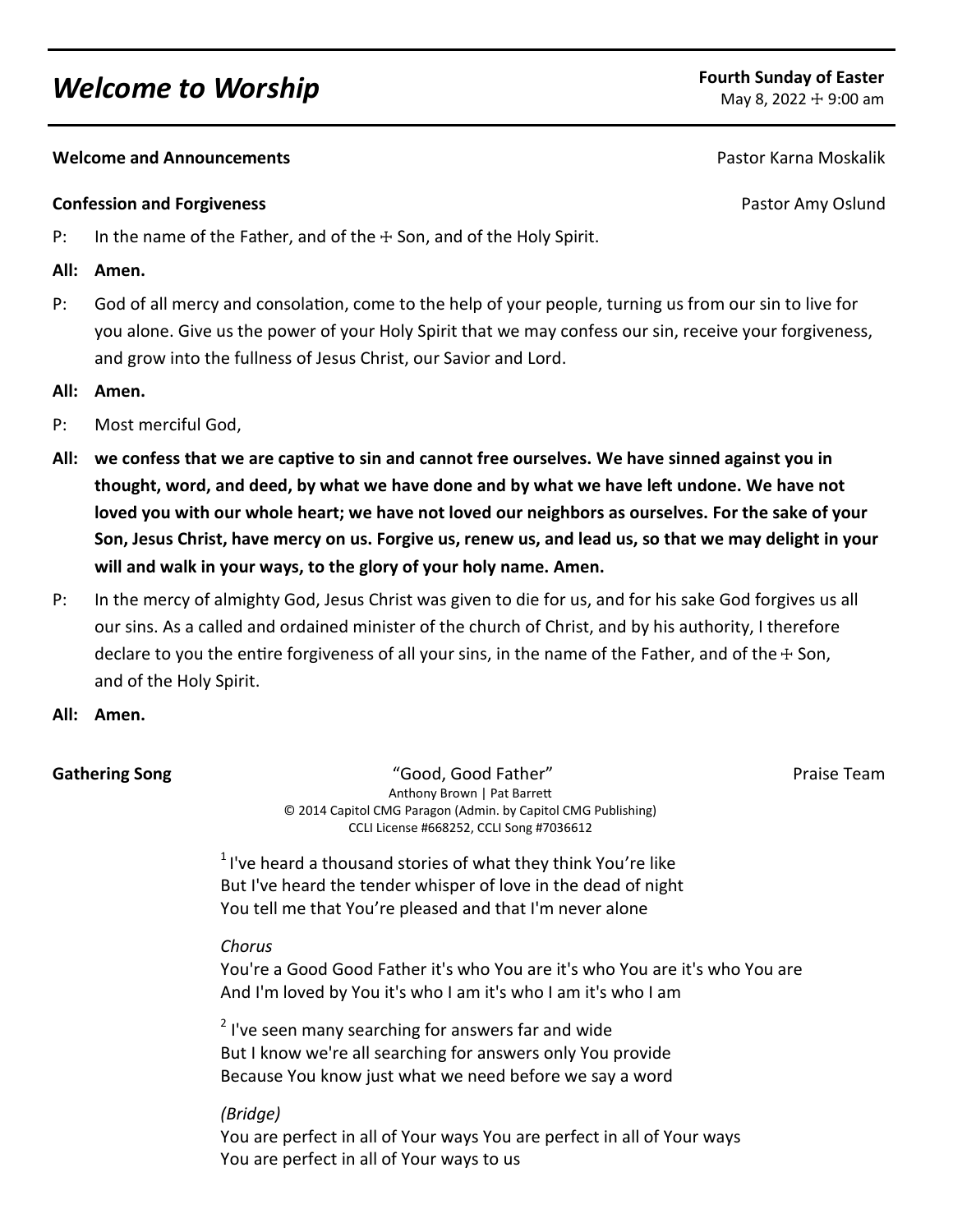$3$  Love so undeniable I can hardly speak Peace so unexplainable I can hardly think As You call me deeper still as You call me deeper still As You call me deeper still into love love love

**Greeting** Darla Goble

L: The grace of our Lord Jesus Christ, the love of God, and the communion of the Holy Spirit be with you all.

# **All: And also with you.**

# **Prayer of the Day**

*Let us pray.*

**O God of peace, you brought again from the dead our Lord Jesus Christ, the great shepherd of the sheep. By the blood of your eternal covenant, make us complete in everything good that we may do your will, and work among us all that is well-pleasing in your sight, through Jesus Christ, our Savior and Lord, who lives and reigns with you and the Holy Spirit, one God, now and forever. Amen.**

**Musical Offering The Contemporal Contemporal Contemporal Contemporal Contemporal Contemporal Contemporal Proclaim!** Latin Hymn *Panis Angelicus* Music: César Franck, Arr. Hal H. Hopson

**Gospel** John 10:22-30

<sup>22</sup>At that time the festival of the Dedication took place in Jerusalem. It was winter,  $^{23}$ and Jesus was walking in the temple, in the portico of Solomon.  $24$ So the Jews gathered around him and said to him, "How long will you keep us in suspense? If you are the Messiah, tell us plainly." <sup>25</sup> Jesus answered, "I have told you, and you do not believe. The works that I do in my Father's name testify to me;  $^{26}$ but you do not believe, because you do not belong to my sheep.  $^{27}$ My sheep hear my voice. I know them, and they follow me. <sup>28</sup>I give them eternal life, and they will never perish. No one will snatch them out of my hand. <sup>29</sup>What my Father has given me is greater than all else, and no one can snatch it out of the Father's hand. <sup>30</sup>The Father and I are one."

# **Message** Pastor Karna Moskalik

# **Offering**

 *Give by check, text (833-970-0714), online or mobile app — See DONATE on website: www.oslcstillwater.org*

# **Apostles' Creed** Channel Chad Larson Chad Larson Chad Larson Chad Larson Chad Larson Chad Larson Chad Larson Chad Larson Chad Larson Chad Larson Chad Larson Chad Larson Chad Larson Chad Larson Chad Larson Chad Larson Chad

**I believe in God, the Father almighty, creator of heaven and earth.** 

- **I believe in Jesus Christ, God's only Son, our Lord, who was conceived by the Holy Spirit, born of the virgin Mary, suffered under Pontius Pilate, was crucified, died, and was buried; he descended to the dead. On the third day he rose again; he ascended into heaven, he is seated at the right hand of the Father, and he will come to judge the living and the dead.**
- **I believe in the Holy Spirit, the holy catholic church, the communion of saints, the forgiveness of sins, the resurrection of the body, and the life everlasting. Amen.**